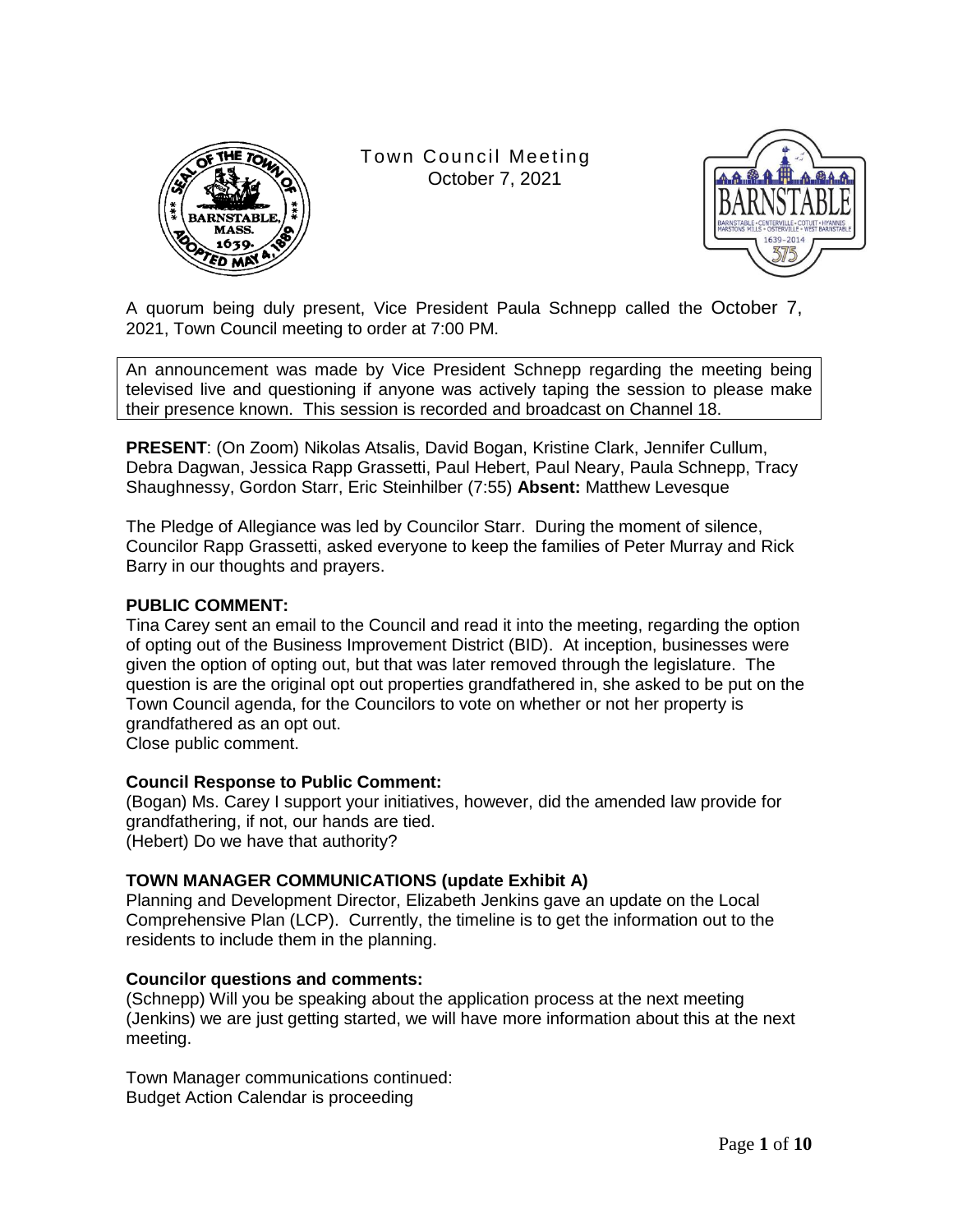Asked for a dismissal of the first of two lawsuits, we have a thirty year plan Housing and Community Development Grant Commonwealth Community Cabinet meeting Vineyard Wind regarding Phase One and Phase Two Projects Sewer Expansion Construction continues The Distribution and Composition of Per- and Polyfluoroalkyl (PFAS)

## **Councilor Response to Town Manager's Report:**

(Hebert) Anybody in the community that would like to be part of an advisory committee regarding PFAS, please contact the Council office, this is a serious problem. He would like to ask our state legislation to have labeling on every item that contains PFAS. (Ells) there is a proposal regarding banning packaging that contains PFAS.

## **ACT ON MINUTES**:

Upon a motion duly made and seconded it was to accept the minutes of September 16, 2021 as presented.

**VOTE: PASSES 11 YES**

**Roll Call: Atsalis, Bogan, Clark, Cullum, Dagwan, Rapp Grassetti, Hebert, Neary, Schnepp, Shaughnessy, Starr.**

## **COMMUNICATIONS- from elected officials, boards, committees, and staff commission reports, correspondence and announcements:**

(Atsalis) Ribbon cutting on October 13<sup>th</sup> at the grand opening of the pickle ball court in Marstons Mills; Centerville Recreation building is open for rentals; Youth and Community Center needs workers; (Rapp Grassetti) October 13<sup>th</sup> Cotuit Historical Society, having a pie fundraiser, and open hearth cooking demonstration; Cahoon Museum open on Sundays free to the public from 1 to 4 PM. (Dagwan) Hyannis Civic Association Candidates night Tuesday October 19<sup>th</sup>, Deb Krau will be the moderator; Hyannis Open Streets event on the October the  $17<sup>th</sup>$  fun for all ages; she sends her condolences to Rick Barry"s family. (Hebert) Sewer project on Strawberry Hill Road, affecting precincts four and three, the DPW is doing a great job, using safety precautions; the residents received a packet of information from the DPW for the resident to note the place of the "stub connector" at the property lines. (Clark) West Barnstable Civic Association Tuesday October 19<sup>th</sup> Candidates night for School Committee seats; fall walking weekend led by volunteers, times posted on the Land Acquisitions and Preservation Committee page on the town website. (Bogan) Saturday October  $9<sup>th</sup>$ , Osterville's Fall Fest, free ice cream and cookies, there is also a fall festival food drive of non-perishable canned and dry goods food collection.

Short Break to 8:05 PM

## **2022-023 APPOINTMENTS TO A BOARD/COMMITTEE/COMMISSION INTRO: 10/07/2021**

Upon a motion duly made and seconded it was

**RESOLVED:** That the Town Council appoints the following individuals to a multiplemember Board/Committee/Commission: **Council on Aging:** Lucinda Loring, as a regular member to a term expiring 06/2024; **Disability Commission:** Brian Freeman, as a regular member to a term expiring 06/2024; John Lundborn, as a regular member to a term expiring 06/2023; **Hyannis Main Street Waterfront Historic District Commission:** Mark Despotopulos, as a regular member to a term expiring 06/2023; **Planning Board:** Tim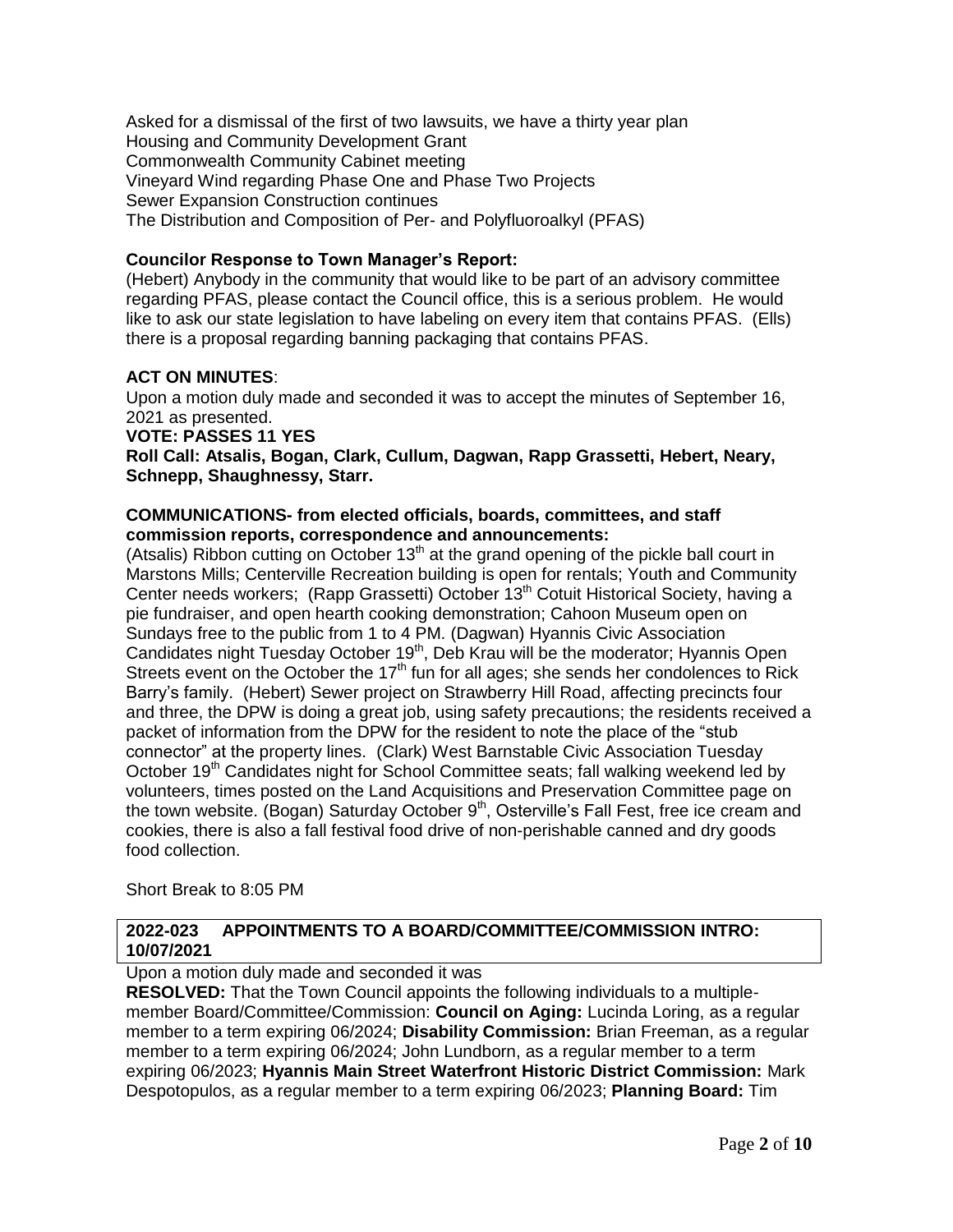O"Neill, as a regular member to a term expiring 06/2022 **VOTE: TO A 2ND READING ON 10/21/21-Passes 11 Yes Roll Call: Atsalis, Bogan, Clark, Dagwan, Rapp Grassetti, Hebert, Neary, Schnepp, Shaughnessy, Starr, Steinhilber. (Cullum off zoom)**

## **2022-024 REAPPOINTMENTS TO A BOARD/COMMITTEE/COMMISSION INTRO: 10/07/2021**

Upon a motion duly made and seconded it was

**RESOLVED:** That the Town Council appoints the following individuals to a multiple-member Board/Committee/Commission: **Disability Commission:** Paula Breagy as a regular member to a term expiring 06/2022. **VOTE**: **TO A 2ND READING ON 10/21/21 –Passes 12 yes**

**Roll Call: Atsalis, Bogan, Clark, Cullum, Dagwan, Rapp Grassetti, Hebert, Neary, Schnepp, Shaughnessy, Starr, Steinhilber.** 

## **2022-025AMENDING THE ADMINISTRATIVE CODE, CHAPTER 241, ARTICLE III, MULTIPLE-MEMBER APPOINTIVE ORGANIZATION, § 241-21 BOARD OF HEALTH INTRO: 10/07/2021**

Upon a motion duly made and seconded it was **ORDERED:** That pursuant to Section 5-1 of the Town of Barnstable Home Rule Charter, the Administrative Code, Chapter 241, Article III, Multiple-Member Appointive Organization, § 241-21 Board of Health, Section A, is hereby amended by striking out "three" in the first sentence and inserting "five" in its place.

## **So that § 241-21 A., as amended, shall read as follows:**

"A. Term of office. There shall be a Board of Health consisting of five regular members, one of whom shall be a physician, plus one alternate member. The alternate member shall have voting rights at meetings if there is an absence of a regular member."

## **VOTE: TO A 2ND READING ON 10/21/21-Passes 12 yes**

**Roll Call: Atsalis, Bogan, Clark, Cullum, Dagwan, Rapp Grassetti, Hebert, Neary, Schnepp, Shaughnessy, Starr, Steinhilber.** 

## **2022-026 AUTHORIZATION TO EXPEND A FISCAL YEAR 2022 STATE 911 DEPARTMENT EMERGENCY MEDICAL DISPATCH GRANT IN THE AMOUNT OF \$20,566.86 FROM THE COMMONWEALTH OF MASSACHUSETTS, EXECUTIVE OFFICE OF PUBLIC SAFETY AND SECURITY INTRO: 10/07/2021**

Chief Sonnabend gave the rationale.

## **Councilor questions and comments**:

(Clark) Can this training be done without overtime expenses (Sonnabend) No, have to be trained off their shift; cannot do training during calls, we have to review the calls to make sure we are maintaining a high level of performance.

## Upon a motion duly made and seconded it was

**RESOLVED:** That the Town Council hereby authorizes to expend a Fiscal Year 2022 State 911 Department Emergency Medical Dispatch Grant in the amount of **\$20,566.86** from the Commonwealth of Massachusetts, Executive Office of Public Safety and Security for the purpose of funding costs associated with emergency dispatch operations, and that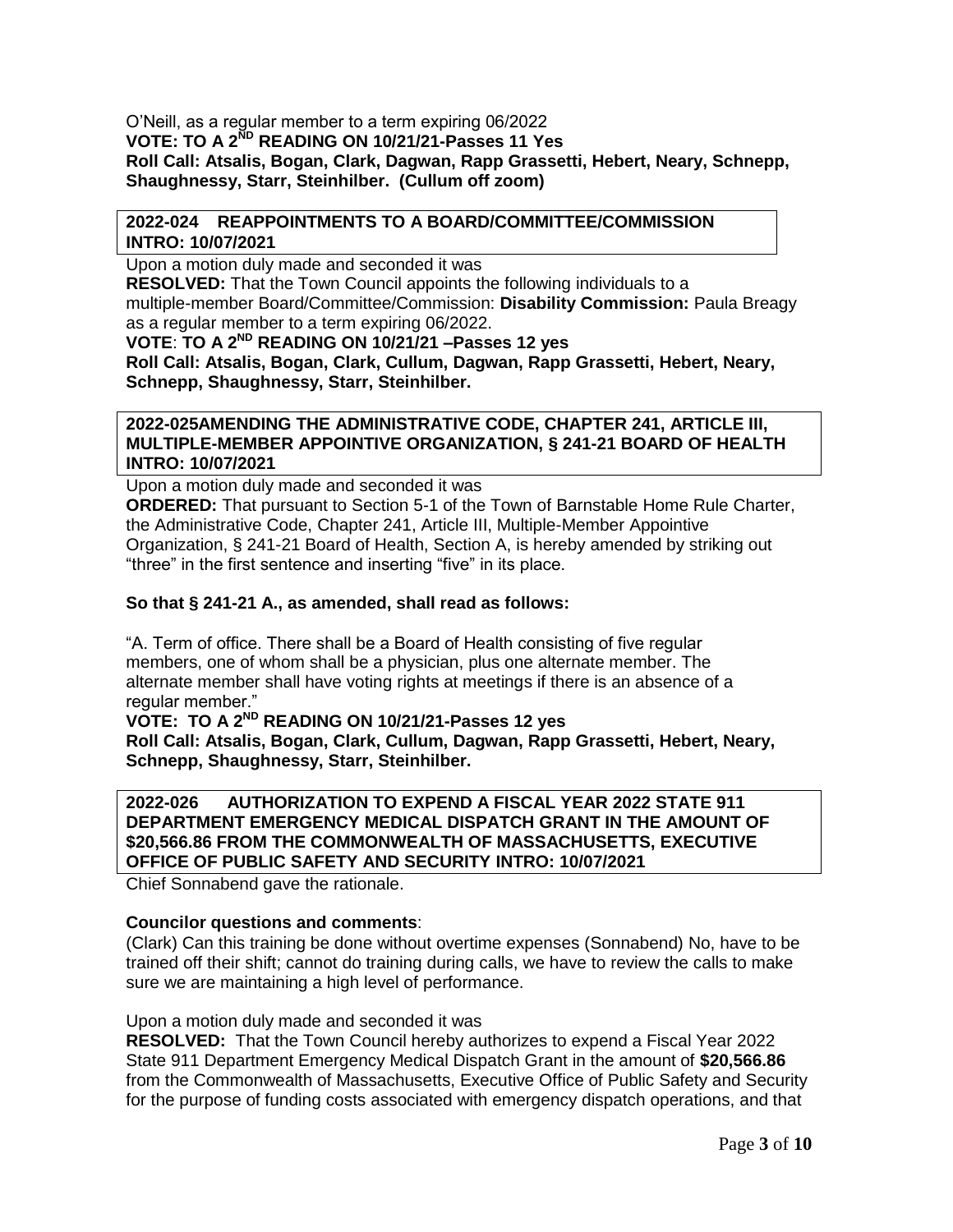the Town Manager be authorized to contract for and expend the grant funds for the purpose stated herein.

**VOTE: PASSES 12 YES**

**Roll Call: Atsalis, Bogan, Clark, Cullum, Dagwan, Rapp Grassetti, Hebert, Neary, Schnepp, Shaughnessy, Starr, Steinhilber.** 

## **2022-027 AUTHORIZATION TO EXPEND A FISCAL YEAR 2022 MUNICIPAL ROAD SAFETY GRANT IN THE AMOUNT OF \$49,997.00 FROM THE EXECUTIVE OFFICE OF PUBLIC SAFETY AND SECURITY INTRO: 10/07/2021**

Chief Sonnabend gave the rationale.

## **Councilor questions and comments**:

(Clark) on the education for minors using a distracted mat and a drinking and driving mat, what are they? (Sonnabend) we have goggles and mats that simulates what it would be like to drive impaired (Rapp Grassetti) whatever you can do to curb the speeding on a year round basis would be good.

Upon a motion duly made and seconded it was

**RESOLVED:** That the Town Council does hereby authorize to expend a Fiscal Year 2022 Municipal Road Safety Grant in the amount of **\$49,997.00** from the Commonwealth Executive Office of Public Safety and Security, Highway Safety Division for the purpose of funding the cost of traffic enforcement mobilizations, equipment and driver education for minors, and that the Town Manager be authorized to contract for and expend the grant funds for the purposes set forth herein.

**VOTE: PASSES 12 YES**

**Roll Call: Atsalis, Bogan, Clark, Cullum, Dagwan, Rapp Grassetti, Hebert, Neary, Schnepp, Shaughnessy, Starr, Steinhilber.** 

## **2022-028 AUTHORIZATION TO EXPEND A FISCAL YEAR 2022 COASTAL POLLUTANT REMEDIATION GRANT FROM THE COMMONWEALTH OF MASSACHUSETTS, DEPARTMENT OF COASTAL ZONE MANAGEMENT IN THE AMOUNT OF \$126,915 FOR CONSTRUCTION OF STORMWATER IMPROVEMENTS ON RIVER ROAD IN MARSTONS MILLS INTRO: 10/07/2021**

Dan Santos, Director of Public Works gave the rationale.

## Upon a motion duly made and seconded

**RESOLVED:** That the Town Council does hereby authorize to expend a Fiscal Year 2022 Coastal Pollutant Remediation Grant in the amount of **\$126,915** from the Commonwealth of Massachusetts, Department of Coastal Zone Management for the purpose of constructing stormwater improvements along River Road in Marstons Mills, and that the Town Manager be authorized to contract for and expend the grant funds for the purpose stated herein.

## **VOTE: PASSES 12 YES**

**Roll Call: Atsalis, Bogan, Clark, Cullum, Dagwan, Rapp Grassetti, Hebert, Neary, Schnepp, Shaughnessy, Starr, Steinhilber.**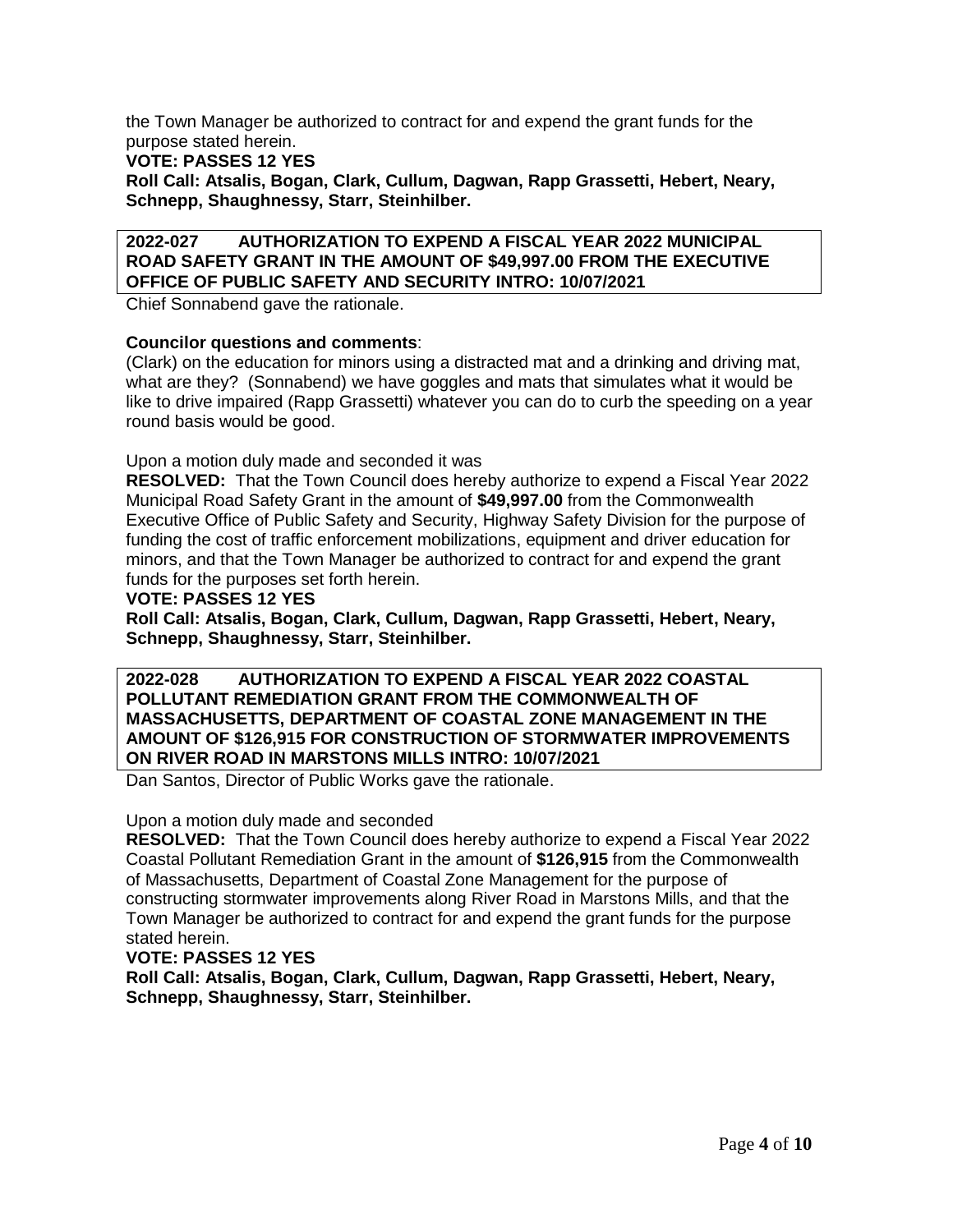**2022-029 AUTHORIZATION TO EXPEND A FISCAL YEAR 2022 COMMONWEALTH OF MASSACHUSETTS, EXECUTIVE OFFICE OF TECHNOLOGY SERVICES AND SECURITY GRANT IN THE AMOUNT OF \$62,779.94 FOR RADIO REPLACEMENTS IN THE MARINE AND ENVIRONMENTAL AFFAIRS DEPARTMENT INTRO: 10/07/2021**

Brian Taylor, Harbormaster for the Town of Barnstable gave the rationale.

## **Councilor questions and comments:**

(Bogan) how old is some of the equipment? (Taylor) 10 to 12 years old nothing digital (Ells) tomorrow is national Harbormaster"s day, thank you and your staff for keeping everyone safe out there!

## Upon a motion duly made and seconded it was

**RESOLVED:** That the Town Council does hereby authorize to expend a Fiscal Year 2022 Commonwealth of Massachusetts Interoperable Radio System (CoMIRS) Radio Upgrade Grant from the Commonwealth of Massachusetts, Executive Office of Technology Services and Security in the amount of **\$62,779.94** for the replacement of 12 portable and 14 mobile radios and the associated programming and installation costs in the Marine and Environmental Affairs Department, and that the Town Manager be authorized to contract for and expend the grant funds for the purpose stated herein.

#### **VOTE: PASSES 12 YES**

**Roll Call: Atsalis, Bogan, Clark, Cullum, Dagwan, Rapp Grassetti, Hebert, Neary, Schnepp, Shaughnessy, Starr, Steinhilber.** 

**2022-030 AUTHORIZATION TO EXPEND A FISCAL YEAR 2022 SEAPORT ECONOMIC COUNCIL GRANT FROM THE COMMONWEALTH OF MASSACHUSETTS, EXECUTIVE OFFICE OF HOUSING AND ECONOMIC DEVELOPMENT IN THE AMOUNT OF \$256,800 FOR DESIGN AND PERMITTING OF THE HYANNIS HARBOR DREDGING INTRO: 10/07/2021**

Dan Santos, Director of Public Works gave the rationale.

## **Councilor questions and comments:**

(Rapp Grassetti) what was the last time it was dredged? (Santos) about 5 years ago (Clark) What is the approximate interval of dredging in that area (Santos) about 5 to 7 years, we monitor it yearly. (Starr) what happens to the dredge spoil? (Santos) part of the design, there several alternatives; these are not sediments we can reuse. (Cullum) This is an opportunity for the Civic Association to be involved moving forward.

## Upon a motion duly made and seconded it was

**RESOLVED:** That the Town Council does hereby authorize to expend a Fiscal Year 2022 Seaport Economic Council grant from the Commonwealth of Massachusetts, Executive Office of Housing and Economic Development in the amount of **\$256,800** for the design and permitting of the Hyannis Harbor Dredging Project, and that the Town Manager be authorized to contract for and expend the grant funds for the purpose stated herein.

## **VOTE**: **PASSES 12 YES**

**Roll Call: Atsalis, Bogan, Clark, Cullum, Dagwan, Rapp Grassetti, Hebert, Neary, Schnepp, Shaughnessy, Starr, Steinhilber.**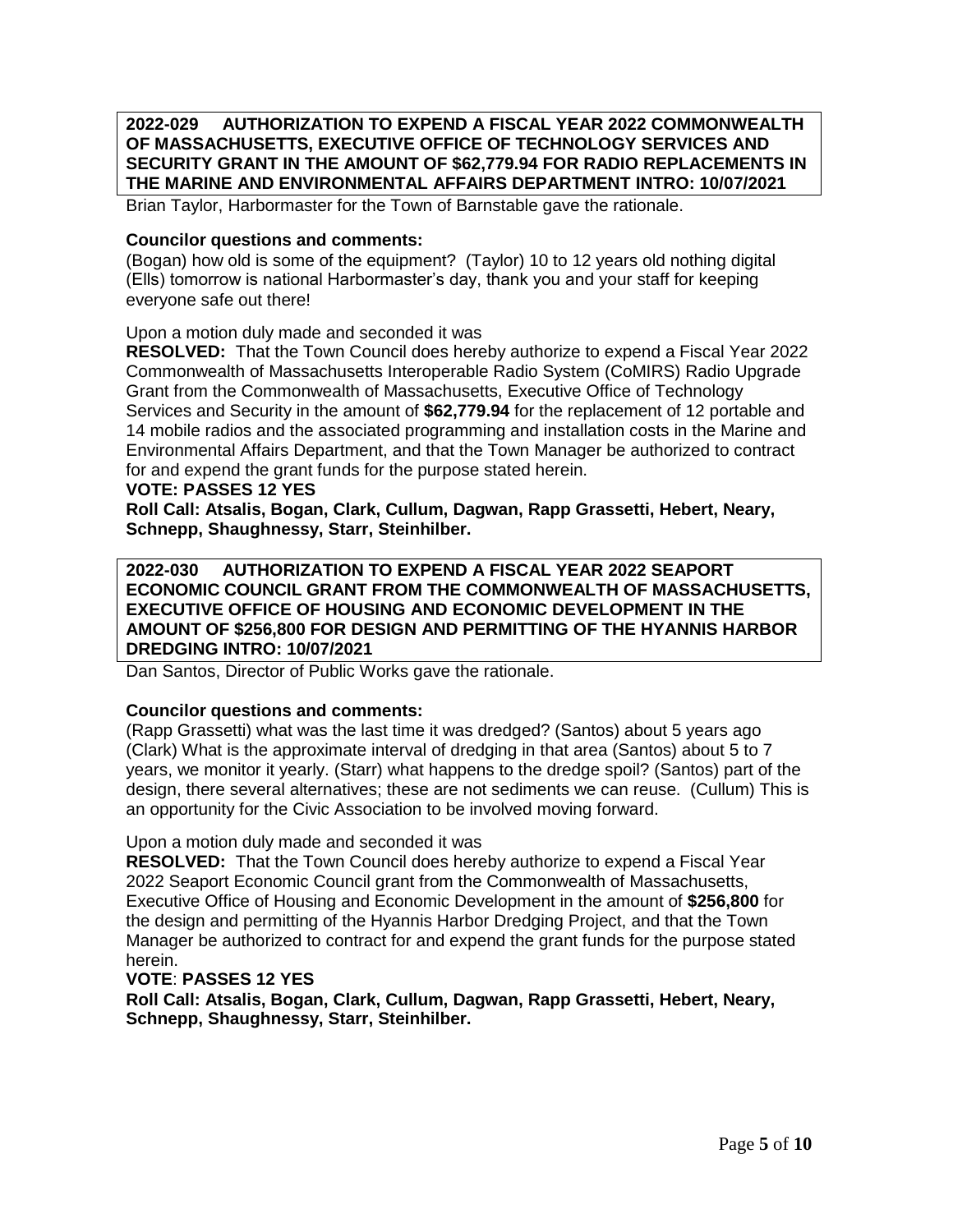## **2022-031 AUTHORIZATION TO EXPEND A FISCAL YEAR 2022 SEAPORT ECONOMIC COUNCIL INFRASTRUCTURE GRANT FROM THE COMMONWEALTH OF MASSACHUSETTS, EXECUTIVE OFFICE OF HOUSING AND ECONOMIC DEVELOPMENT IN THE AMOUNT OF \$465,600 FOR DESIGN AND PERMITTING OF THE BISMORE PARK MARINA IMPROVEMENTS INTRO: 10/07/2021**

Dan Santos, Director of Public Works gave the rationale.

## **Councilor questions and comments:**

(Starr) will you be meeting with the user group people to find out what they need? Is this money spent in house? (Santos) we will involve user groups and the money is not spent in-house. (Schnepp) Seaport Council grants, do you have any idea how much money we have received through grants, (Santos) no, not at this time, however, it is well worth the effort.

Upon a motion duly made and seconded it was

**RESOLVED:** That the Town Council does hereby authorize to expend a Fiscal Year 2022 Seaport Economic Council Infrastructure Grant from the Commonwealth of Massachusetts, Executive Office of Housing and Economic Development in the amount of **\$465,600** for the design and permitting of the Bismore Park Marina Improvements Project, and that the Town Manager be authorized to contract for and expend the grant funds for the purpose stated herein.

## **VOTE**: **VOTE: PASSES 12 YES**

**Roll Call: Atsalis, Bogan, Clark, Cullum, Dagwan, Rapp Grassetti, Hebert, Neary, Schnepp, Shaughnessy, Starr, Steinhilber.** 

**2022-032 RESOLVE AUTHORIZING THE TOWN MANAGER TO EXECUTE A FIRST AMENDMENT TO THE HOST COMMUNITY AGREEMENT BETWEEN THE TOWN OF BARNSTABLE AND VINEYARD WIND, LLC, DATED OCTOBER 3, 2018, AND TO EXECUTE A SECOND HOST COMMUNITY AGREEMENT WITH VINEYARD WIND, LLC FOR THE PROJECT CURRENTLY PENDING BEFORE THE COMMONWEALTH OF MASSACHUSETTS, DEPARTMENT OF PUBLIC UTILITIES IN D.P.U 20-56 AND 20-57 AND WITH THE ENERGY FACILITIES SITING BOARD IN EFSB-20-01 INTRO: 10/07/2021**

Town Manger, Mark S. Ells gave a general rationale.

## **Councilor questions and comments:**

(Clark) Is this agreement available to the public to view (Ells) Not yet, as this is still in draft form.

## Upon a motion duly made and seconded it was

**RESOLVED:** That the Town Council approves the execution and delivery by the Town Manager of a First Amended Host Community Agreement between the Town of Barnstable and Vineyard Wind, LLC, amending the Host Community Agreement between the Town and Vineyard Wind, LLC, dated October 3, 2018, substantially in the form of the draft agreement on file with the Office of the Town Council; and further approves the execution and delivery by the Town Manager of a second Host Community Agreement between the Town of Barnstable and Vineyard Wind, LLC, substantially in the form of the draft agreement on file with the Office of the Town Council, for the Vineyard Wind Project which is currently pending before the Commonwealth's Department of Public Utilities in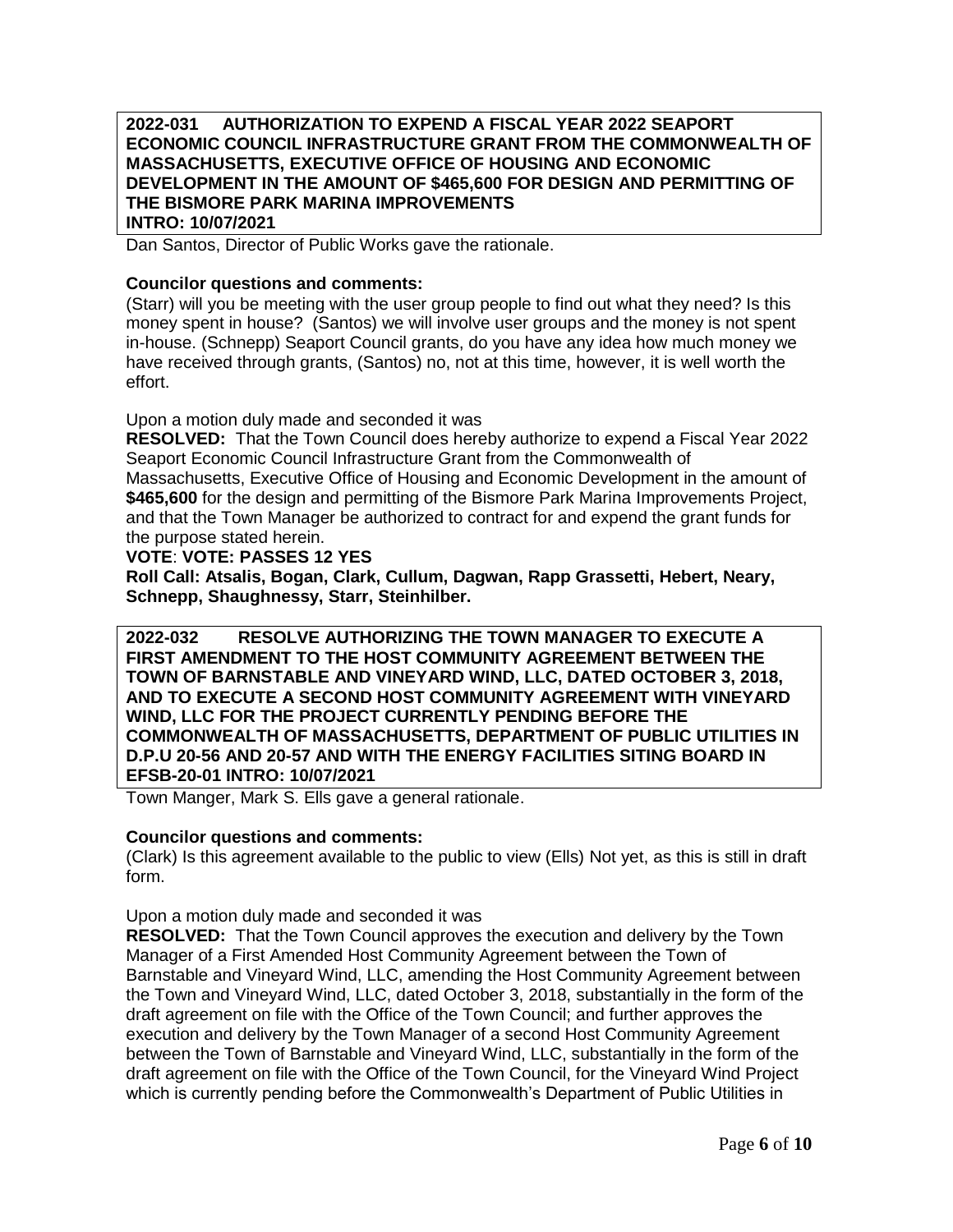D.P.U. 20-56 and 20-57 and with the Energy Facilities Siting Board in EFSB 20-01. **VOTE: TO A 2ND READING ON 10/21/21 PASSES 12 YES Roll Call: Atsalis, Bogan, Clark, Cullum, Dagwan, Rapp Grassetti, Hebert, Neary, Schnepp, Shaughnessy, Starr, Steinhilber.** 

## **2022-033 ADOPTION OF THE 2020 TOWN OF BARNSTABLE PRECINCT MAP INTRO: 10/07/2021**

Ann Quirk, Town Clerk gave the rationale.

Upon a motion duly made and seconded it was

**ORDERED:** That the Town Council hereby approves the 2020 Re-precincting Map prepared for the Town of Barnstable through the courtesy of William F. Galvin, Secretary of the Commonwealth and Census Liaison, as presented to the Town Council at this meeting; and requests that the Town Clerk forward said map, a physical boundary description of each precinct, population figures for each precinct, a list of census block numbers for each precinct, and a certified copy of this vote to the Local Election Districts Review Commission for approval.

**VOTE: PASSES 12 YES**

**Roll Call: Atsalis, Bogan, Clark, Cullum, Dagwan, Rapp Grassetti, Hebert, Neary, Schnepp, Shaughnessy, Starr, Steinhilber**

**2022-034 AMENDING THE CODE OF THE TOWN OF BARNSTABLE, PART I, GENERAL ORDINANCES, CHAPTER 240 ZONING BY EXPANDING THE GROUND-MOUNTED SOLAR PHOTOVOLTAIC OVERLAY DISTRICT TO INCLUDE THE PROPERTY LOCATED AT 810 WAKEBY ROAD, MARSTONS MILLS (ASSESSORS' MAP 013 PARCELS 004, 005, 052) AND BY REQUIRING A SPECIAL PERMIT FOR LARGE-SCALE GROUND-MOUNTED SOLAR PHOTOVOLTAIC INSTALLATIONS LOCATED WTIHIN ANY RESIDENTIAL DISTRICT LOCATED WITHIN THE OVERLAY DISTRICT INTRO: 10/07/2021**

Upon a motion duly made and seconded it was

**ORDERED:** That the Code of the Town of Barnstable, Part I General Ordinances, Chapter 240 Zoning be amended as follows:

## **SECTION 1**

That Chapter 240, Article II, Section 6, The Zoning Map of the Town of Barnstable Massachusetts is hereby amended to expand the Ground-Mounted Solar Photovoltaic Overlay District to include the parcels shown on Assessors" Map 013 as Parcels 004, 005, and 052 as shown on the maps entitled;

- "Proposed Amendment to the Town Zoning Map Expanding the Ground Mounted Solar Photovoltaic Overlay District In Marstons Mills"
- "Proposed Amendment to the Marstons Mills Zoning Map expanding the Ground Mounted Solar Photovoltaic Overlay District In Marstons Mills"

Each dated October 1, 2021, as prepared by the Town of Barnstable Geographical Information System (GIS) Unit.

## **SECTION 2**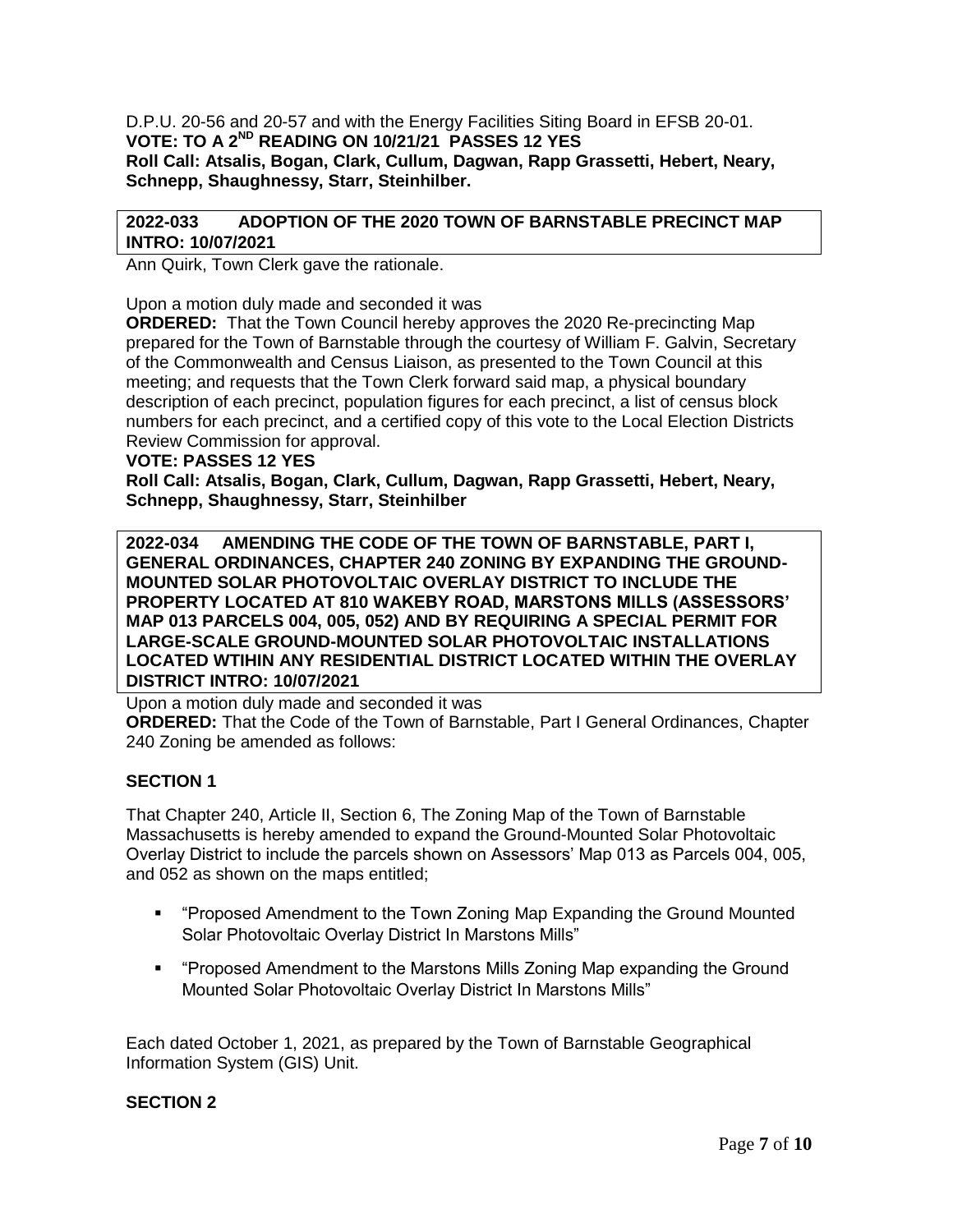- (1) By amending the definition of **AS-OF-RIGHT-SITING** in Section D of Article V, Section 240-44.2, Ground-Mounted Solar Photovoltaic Overlay District, by deleting the first sentence and inserting the following new sentence in place thereof: "The ground-mounted solar photovoltaic installation may proceed without the need for a special permit, variance, amendment, waiver or other local discretionary approval, except that a special permit shall be required when located in a residential zoning district."
- (2) By inserting the following definition of **HAZARDOUS PRODUCT** in said Section D immediately after the definition of **GROUND-MOUNTED SOLAR PHOTOVOLTAIC INSTALLATION**:

## **"HAZARDOUS PRODUCT**

Any chemical or combination of chemicals which, in any form, is listed by trade name, chemical name, formula or otherwise as a product which is a hazard to public drinking water supplies if concentrations beyond a certain level are achieved therein. "Hazardous product" shall also include any product for which there is any listing, declaration, or announcement in any form issued by the Unites States Environmental Agency, the Massachusetts Department of Environmental Protection, or by any other government agency having direct or indirect jurisdiction over public water supplies that such product is such a hazard or is a product known as an "emerging contaminant" suspected as being capable of being a carcinogen."

## **SECTION 3**

By amending Subsection (1) of Section E of Article V, Section 240-44.2 by adding the following sentence to the end of such subsection:

"Any ground-mounted, large-scale solar photovoltaic installation with 250 kw or larger of rated nameplate capacity located in a residential zoning district shall also be required to obtain a special permit from the Planning Board in accordance with Subsection (3)."

## **SECTION 4**

By further amending Section E of Article V, Section 240-44.2 by adding the following new Subsection (3):

"(3) Special Permit Provisions.

A Special Permit shall be granted by the Planning Board if the Planning Board determines the following criteria have been met.

- (a) Site Plan Approval in accordance with subsections (1) and (2)**.**
- (b) Adequate measures to contain and suppress noise and sound as deemed appropriate by the Planning Board, including, but not limited to, minimum 75-foot setback from all residential abutter property lines to the Ground-Mounted Solar Photovoltaic Installation.
- (c) Vegetative and/or hardscape screening with coniferous planting and earth berms of sufficient height, as determined by the Building Commissioner, to screen adjoining residential properties from the Ground-Mounted Solar Photovoltaic Installation.
- (d) Federal Aviation Administration (FAA) approval of Solar Glare Study, if such a study is deemed necessary by the FAA**.**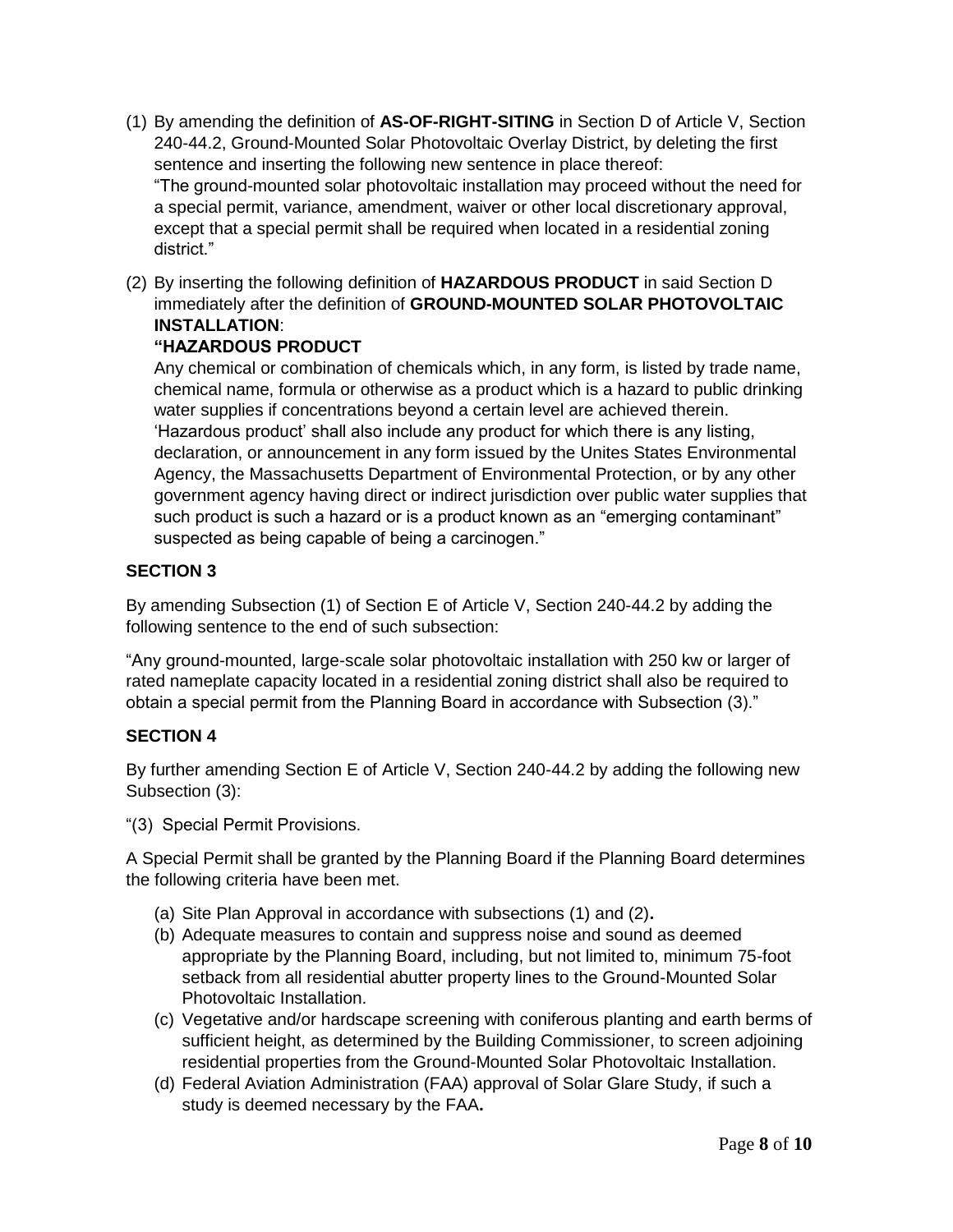- (e) Cape Cod Commission approval as required**.**
- (f) Full disclosure of all hazardous products proposed to be used at any time at a project site shall be provided in writing to the Planning Board with the Special Permit application; no application for a special permit shall be considered complete until such disclosure is submitted to the Planning Board. No such hazardous materials shall be deployed or used at any time at a project site without approval of the Special Permit by the Planning Board.
- (g) Use, storage and containment of hazardous materials shall comply with all Federal, State, Regional, and local codes and regulations, including building, fire, and health codes.
- (h) Compliance with any other criteria found by the Planning Board as necessary to protect the public health, safety or welfare, which may include, without limitation, the revocation of any prior permits and previous uses that benefit the project site."

## **SECTION 5**

By amending Section I of Article V, Section 240-44.2 by deleting Section I in its entirety and inserting the following new Section I in its place:

"I. Dimensional requirements. Ground-mounted solar photovoltaic installations are subject to the front, side and rear yard setbacks as set forth in the underlying zoning district(s), except that any ground-mounted, large-scale solar photovoltaic installation with 250 kw or larger of rated nameplate capacity located in a residential zoning district shall maintain a minimum 75-foot setback from all abutting residential property lines to contain noise as sound, as required by Subsection (3) (b)."

## **SECTION 6**

By amending Section L of Article V, Section 240-44.2 by adding the following subsections after subsection 2(c):

- "(3) Federal Aviation Administration (FAA) approval of Solar Glare Study is required, if such a Study is deemed necessary by the FAA**.**
- (4) The project proponent shall provide full disclosure of all hazardous products proposed to be used at any time at a project site shall be provided in writing to the Building Commissioner with the Site Plan Review application; no application for Site Plan Review shall be considered complete until such disclosure is submitted to the Building Commissioner. No such hazardous materials shall be deployed or used at any time at a project site without Site Plan approval.
- (5) Use, storage and containment of hazardous materials shall comply with all Federal, State, Regional, and local codes and regulations, including building, fire, and health codes.
- (6) The project shall demonstrate compliance with any other criteria found by the Building Commissioner as necessary to protect the public health, safety or welfare, which may include, without limitation, the revocation of any prior permits and previous uses that benefit the project site."

**VOTE**: **TO THE PLANNING BOARD PASSES 12 YES Roll Call: Atsalis, Bogan, Clark, Cullum, Dagwan, Rapp Grassetti, Hebert, Neary, Schnepp, Shaughnessy, Starr, Steinhilber**